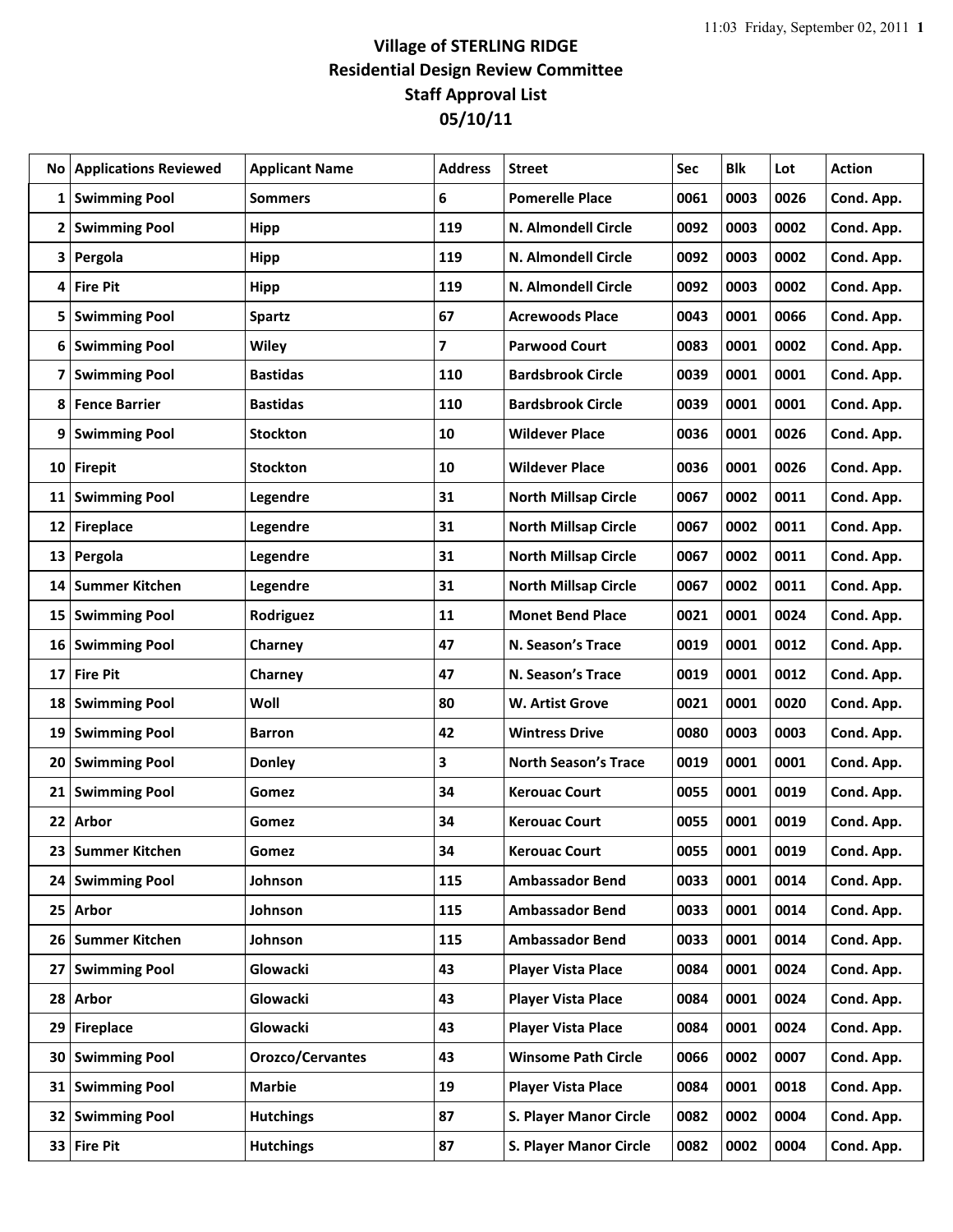| 34 | <b>Garage Doors</b>      | <b>Bass</b>     | 11  | <b>East Double Green</b>         | 0077 | 0002 | 0005 | <b>Approve</b> |
|----|--------------------------|-----------------|-----|----------------------------------|------|------|------|----------------|
| 35 | <b>Fence Barrier</b>     | <b>Krach</b>    | 7   | <b>African Violet</b>            | 0072 | 0001 | 0024 | Cond. App.     |
| 36 | Patio                    | <b>Kelley</b>   | 10  | <b>Maitland Court</b>            | 0091 | 0001 | 0013 | <b>Approve</b> |
| 37 | Arbor                    | <b>Kelley</b>   | 10  | <b>Maitland Court</b>            | 0091 | 0001 | 0013 | <b>Approve</b> |
| 38 | <b>Patio Cover</b>       | <b>Bochat</b>   | 18  | Delphinium                       | 0029 | 0002 | 0063 | Cond. App.     |
| 39 | Patio                    | <b>Bochat</b>   | 18  | Delphinium                       | 0029 | 0002 | 0063 | <b>Approve</b> |
| 40 | <b>Awning</b>            | Morris          | 18  | <b>Heron Hollow</b>              | 0013 | 0002 | 0022 | Cond. App.     |
| 41 | <b>Summer Kitchen</b>    | Franceschi      | 3   | <b>Ivy Castle Court</b>          | 0080 | 0003 | 0023 | Cond. App.     |
| 42 | Pergola                  | Franceschi      | 3   | <b>Ivy Castle Court</b>          | 0080 | 0003 | 0023 | Cond. App.     |
| 43 | <b>Summer Kitchen</b>    | <b>Knight</b>   | 22  | N. Millsap Circle                | 0067 | 0001 | 0025 | Cond. App.     |
| 44 | Patio                    | Ikenaga         | 3   | <b>Fresh Pond Place</b>          | 0025 | 0001 | 0043 | <b>Approve</b> |
| 45 | <b>Tree Removal</b>      | Vedala          | 54  | <b>West Double Green</b>         | 0077 | 0001 | 0017 | Cond. App.     |
| 46 | <b>Play Structure</b>    | Graham          | 42  | S. Almondell Way                 | 0092 | 0002 | 0002 | <b>Approve</b> |
| 47 | Arbor                    | Floyd           | 191 | <b>Black Swan Place</b>          | 0097 | 0003 | 0005 | <b>Approve</b> |
| 48 | <b>Deck</b>              | Floyd           | 191 | <b>Black Swan Place</b>          | 0097 | 0003 | 0005 | Approve        |
| 49 | Patio                    | Colosimo        | 14  | <b>S. Planchard Circle</b>       | 0068 | 0003 | 0003 | Cond. App.     |
| 50 | Patio                    | <b>Mericle</b>  | 118 | <b>S. Knights Crossing Drive</b> | 0081 | 0001 | 0001 | <b>Approve</b> |
| 51 | Patio                    | <b>Bottorff</b> | 2   | <b>Colewood Court</b>            | 0068 | 0001 | 0001 | <b>Approve</b> |
| 52 | <b>Detached Building</b> | Anderson        | 79  | <b>North Frontera Circle</b>     | 0061 | 0002 | 0009 | <b>Approve</b> |
| 53 | <b>Color Change</b>      | <b>Cummings</b> | 10  | <b>Harmony Links</b>             | 0037 | 0001 | 0018 | <b>Approve</b> |
| 54 | <b>Detached Building</b> | <b>Stephens</b> | 86  | <b>South Scribewood Circle</b>   | 0040 | 0001 | 0015 | <b>Approve</b> |
| 55 | <b>Play Structure</b>    | Garcia          | 30  | <b>Glowing Star Place</b>        | 0006 | 0003 | 0048 | Cond. App.     |
| 56 | <b>Patio Cover</b>       | Garcia          | 30  | <b>Glowing Star Place</b>        | 0006 | 0003 | 0048 | Cond. App.     |
| 57 | <b>Play Structure</b>    | O Brien         | 3   | <b>Almondell Court</b>           | 0092 | 0003 | 0004 | Cond. App.     |
| 58 | Patio                    | Burton          | 31  | <b>Degas Park Drive</b>          | 0021 | 0001 | 0087 | Approve        |
| 59 | <b>Trampoline</b>        | <b>Burton</b>   | 31  | <b>Degas Park Drive</b>          | 0021 | 0001 | 0087 | Approve        |
| 60 | <b>Arbor</b>             | <b>Burton</b>   | 31  | <b>Degas Park Drive</b>          | 0021 | 0001 | 0087 | Cond. App.     |
|    | 61 Swimming Pool         | <b>Brumage</b>  | 163 | W. Black Knight Drive            | 0083 | 0001 | 0035 | Cond. App.     |
| 62 | <b>Fire Pit</b>          | Armstrong       | 51  | <b>Pendelton Park Point</b>      | 0064 | 0001 | 0012 | <b>Approve</b> |
| 63 | Patio                    | Armstrong       | 51  | <b>Pendelton Park Point</b>      | 0064 | 0001 | 0012 | Approve        |
| 64 | Spa                      | <b>Dale</b>     | 15  | <b>Strawberry Canyon</b>         | 0016 | 0001 | 0004 | Cond. App.     |
| 65 | Paving                   | <b>Dale</b>     | 15  | <b>Strawberry Canyon</b>         | 0016 | 0001 | 0004 | Approve        |
|    | 66 Play Structure        | Engelman        | 127 | S. Abram Circle                  | 0024 | 0001 | 0036 | Approve        |
| 67 | <b>Fence Stain</b>       | <b>Doiron</b>   | 74  | <b>Winsome Path</b>              | 0066 | 0001 | 0003 | Approve        |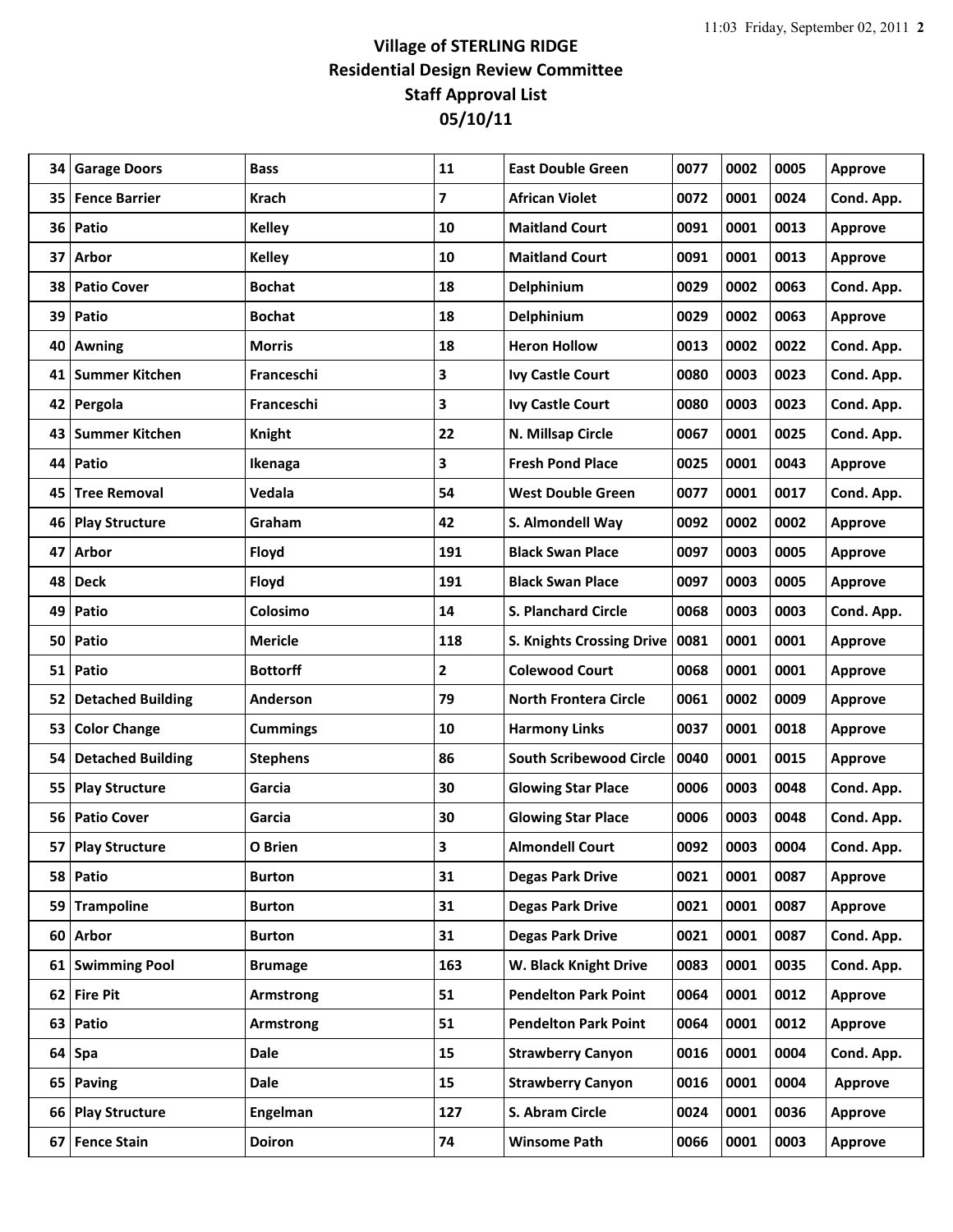| 68  | <b>Swimming Pool</b>  | Fearn             | 55  | N. Gary Glen                | 0023 | 0002 | 0007 | Cond. App.     |
|-----|-----------------------|-------------------|-----|-----------------------------|------|------|------|----------------|
| 69  | <b>Swimming Pool</b>  | <b>Parker</b>     | 47  | <b>Goldwood Place</b>       | 0015 | 0001 | 0030 | Cond. App.     |
| 70  | <b>Firepit</b>        | <b>Parker</b>     | 47  | <b>Goldwood Place</b>       | 0015 | 0001 | 0030 | Cond. App.     |
| 71  | <b>Fence Barrier</b>  | Parker            | 47  | <b>Goldwood Place</b>       | 0015 | 0001 | 0030 | Cond. App.     |
| 72  | <b>Tree Removal</b>   | Parker            | 47  | <b>Goldwood Place</b>       | 0015 | 0001 | 0030 | Cond. App.     |
| 73  | <b>Room Addition</b>  | <b>Mayer</b>      | 2   | <b>Graylin Woods Place</b>  | 0015 | 0001 | 0060 | Cond. App.     |
| 74  | <b>Summer Kitchen</b> | <b>Harrington</b> | 35  | <b>Bessdale Court</b>       | 0065 | 0001 | 0038 | Cond. App.     |
| 75  | <b>Pavillion</b>      | <b>Harrington</b> | 35  | <b>Bessdale Court</b>       | 0065 | 0001 | 0038 | Cond. App.     |
| 76  | <b>Fence Stain</b>    | Soberon           | 3   | <b>Bushell Mill Place</b>   | 0034 | 0001 | 0031 | <b>Approve</b> |
| 77  | Pergola               | Crum              | 71  | <b>Nocturne Woods Place</b> | 0044 | 0001 | 0018 | Cond. App.     |
| 78  | <b>Summer Kitchen</b> | Crum              | 71  | <b>Nocturne Woods Place</b> | 0044 | 0001 | 0018 | Cond. App.     |
| 79  | <b>Swimming Pool</b>  | Crum              | 71  | <b>Nocturne Woods Place</b> | 0044 | 0001 | 0018 | Cond. App.     |
| 80  | <b>Fence Barrier</b>  | Crum              | 71  | <b>Nocturne Woods Place</b> | 0044 | 0001 | 0018 | Cond. App.     |
| 81  | <b>Swimming Pool</b>  | Lemmons           | 88  | <b>Acrewoods Place</b>      | 0043 | 0001 | 0058 | Cond. App.     |
| 82  | <b>Arbor</b>          | Wagenseller       | 71  | <b>Almondell Circle</b>     | 0092 | 0003 | 0010 | Cond. App.     |
| 83  | <b>Swimming Pool</b>  | <b>Peterson</b>   | 18  | S. Oriel Oaks Circle        | 0062 | 0001 | 0032 | Cond. App.     |
| 84  | <b>Swimming Pool</b>  | <b>Sciortino</b>  | 83  | S. Almondell Circle         | 0092 | 0003 | 0013 | Cond. App.     |
| 85  | Patio                 | Landrum           | 3   | <b>Woodmoor Place</b>       | 0091 | 0002 | 0053 | Approve        |
| 86  | <b>Swimming Pool</b>  | <b>Sellers</b>    | 35  | <b>Monet Bend Place</b>     | 0021 | 0001 | 0030 | Cond. App.     |
| 87  | Arbor                 | <b>Sellers</b>    | 35  | <b>Monet Bend Place</b>     | 0021 | 0001 | 0030 | <b>Approve</b> |
| 88  | Arbor                 | Zapata            | 54  | <b>Player Oaks Place</b>    | 0072 | 0001 | 0022 | <b>Approve</b> |
| 89  | <b>Swimming Pool</b>  | De Salvidea       | 3   | <b>Player Vista Place</b>   | 0084 | 0001 | 0014 | Cond. App.     |
| 90  | <b>Swimming Pool</b>  | <b>Ballinas</b>   | 19  | <b>Cordella Place</b>       | 0049 | 0001 | 0031 | Cond. App.     |
| 91  | <b>Patio Cover</b>    | <b>Ballinas</b>   | 19  | <b>Cordella Place</b>       | 0049 | 0001 | 0031 | Cond. App.     |
| 92  | <b>Summer Kitchen</b> | Jones             | 199 | <b>Grey Lake Place</b>      | 0098 | 0001 | 0012 | Cond. App.     |
|     | 93 Fountain           | Jones             | 199 | <b>Grey Lake Place</b>      | 0098 | 0001 | 0012 | Cond. App.     |
| 94  | Patio                 | Jones             | 199 | <b>Grey Lake Place</b>      | 0098 | 0001 | 0012 | Approve        |
| 95  | <b>Storage Shed</b>   | Jones             | 199 | <b>Grey Lake Place</b>      | 0098 | 0001 | 0012 | Approve        |
| 96  | Fence                 | Londa             | 3   | S. Knightsgate Circle       | 0018 | 0001 | 0001 | Approve        |
| 97  | Walkway               | Londa             | 3   | S. Knightsgate Circle       | 0018 | 0001 | 0001 | Approve        |
| 98  | <b>Patio Cover</b>    | Goytotua          | 118 | <b>French Oaks Circle</b>   | 0049 | 0001 | 0045 | Cond. App.     |
| 99  | Pergola               | Goytotua          | 118 | <b>French Oaks Circle</b>   | 0049 | 0001 | 0045 | Cond. App.     |
| 100 | <b>Summer Kitchen</b> | Goytotua          | 118 | <b>French Oaks Circle</b>   | 0049 | 0001 | 0045 | Cond. App.     |
|     | 101 Fire Pit          | Goytotua          | 118 | <b>French Oaks Circle</b>   | 0049 | 0001 | 0045 | Cond. App.     |